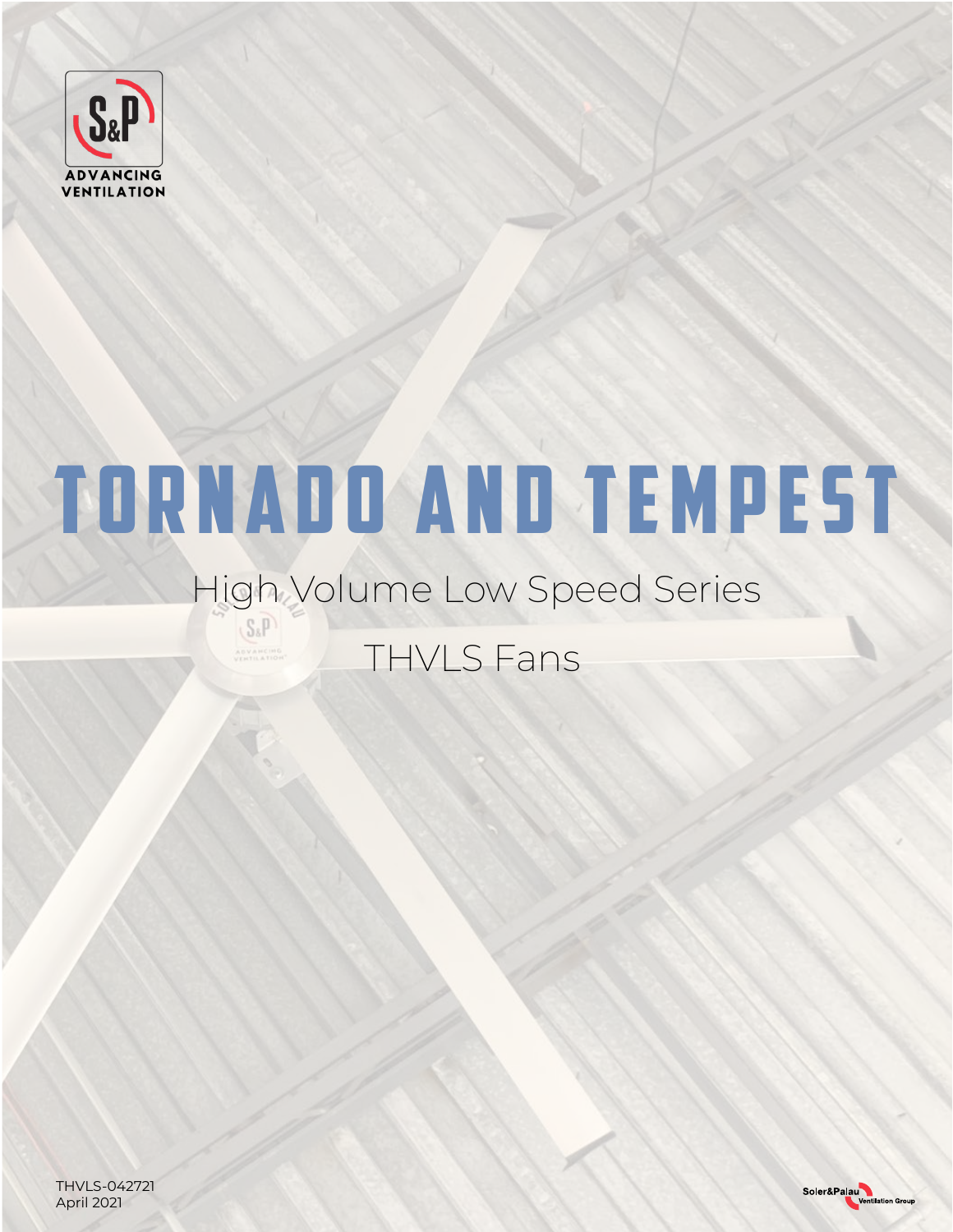# TORNADO and TEMPEST

The Tornado and Tempest High Volume Low Speed (HVLS) Series are specially designed to move greater quantities of air at lower operating speeds. When paired with an HVAC Unit, the THVLS series allows you to raise your thermostat and lower your bill.

THVLS Series fans make a great alternative to HVAC units in warehouses, gyms, breweries, wineries, and much more! The high volume of air at a low speed helps the occupants with a perceived evaporative cooling effect.

Cooling is not the only benefit of a THVLS Series fan. Use it during the winter to recycle the warm air that rises and is trapped at the top of the space, allowing you to have a more uniform temperature.



WAREHOUSES DISTRIRUTION



**CENTERS** 



Breweries wineries Gyms





## **AND MORE!**

Due to an increase of lift created by the shape of the blade, Tornado and Tempest fans can operate at lower speeds with less power consumption and produce a higher distribution of airflow.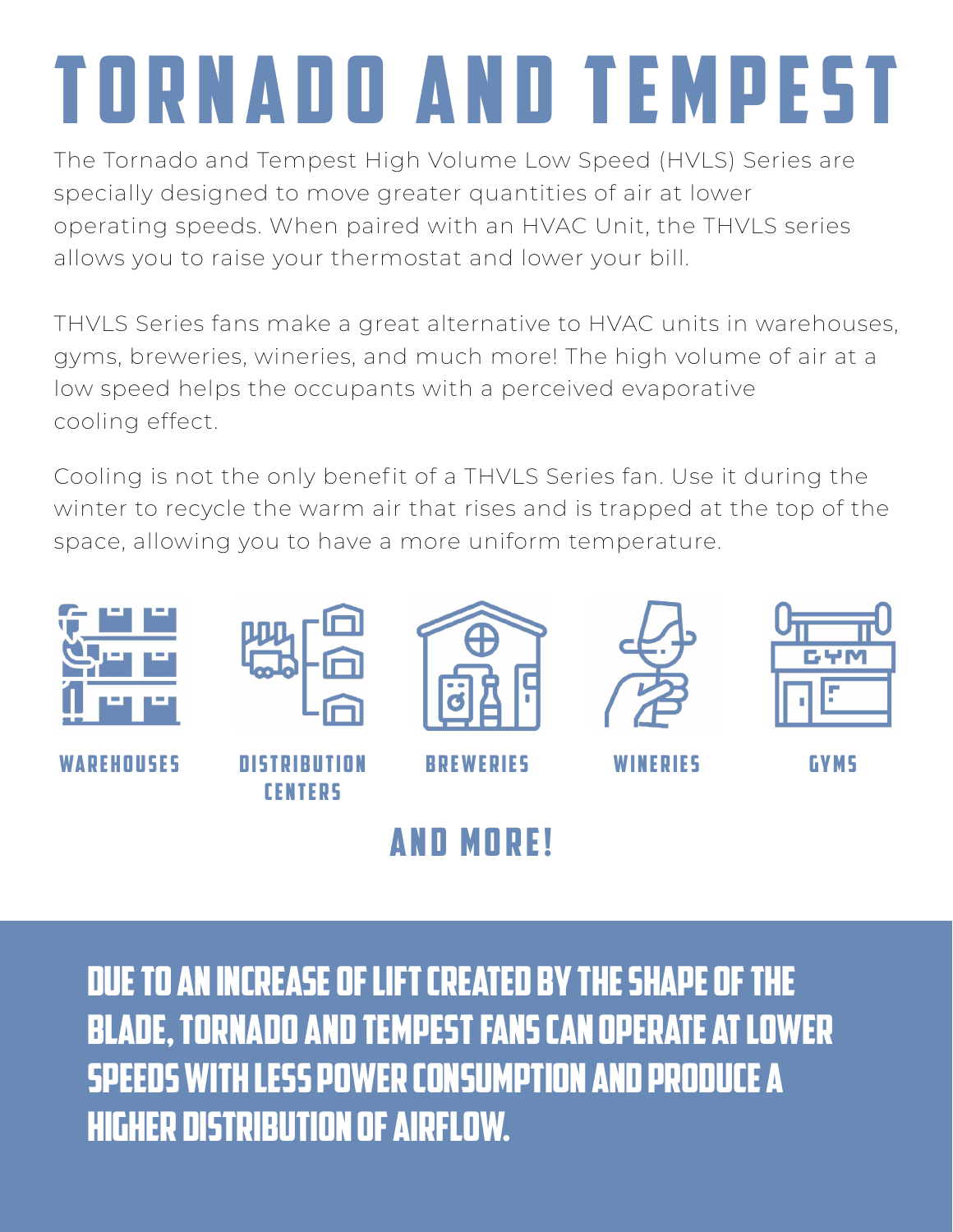



- Available in sizes from 10 FT up to 24 FT
- Direct drive Electronically Commutated Motors (ECM), IP65 motor
- Equipped with wingtips to redirect outward airflow into downward airflow
- Lowers energy bills through evaporative cooling effect

## tempest HVLS BLADE HIGH VOLUME LOW SPEED

- Available in sizes from 6 FT up to 16 FT
- Direct drive Electronically Commutated Motors (ECM), IP65 motor
- Equipped with wingtips to redirect outward airflow into downward airflow
- Lowers energy bills through evaporative cooling effect

## **CONTROLLERS**

#### THVLS ECO-DIGITAL

- Control multiple fans in groups or individually
- 0-100% speed control
- Fully digital interface
- Visual indicators of speed and direction
- Password lockout capability



### THVLS ECO-ANALOG

- Easily mounted to wall
- Control each fan individually
- Operate your fans in forward (cooling) motion
- Manually control each fan's speed.



TORNADO AND TEMPEST HVLS FANS DELIVER UP TO A 30% ENERGY **SAVINGS WHEN PAIRED WITH AN HVAC SYSTEM, DROPPING** TEMPERATURES UP TO 15%.